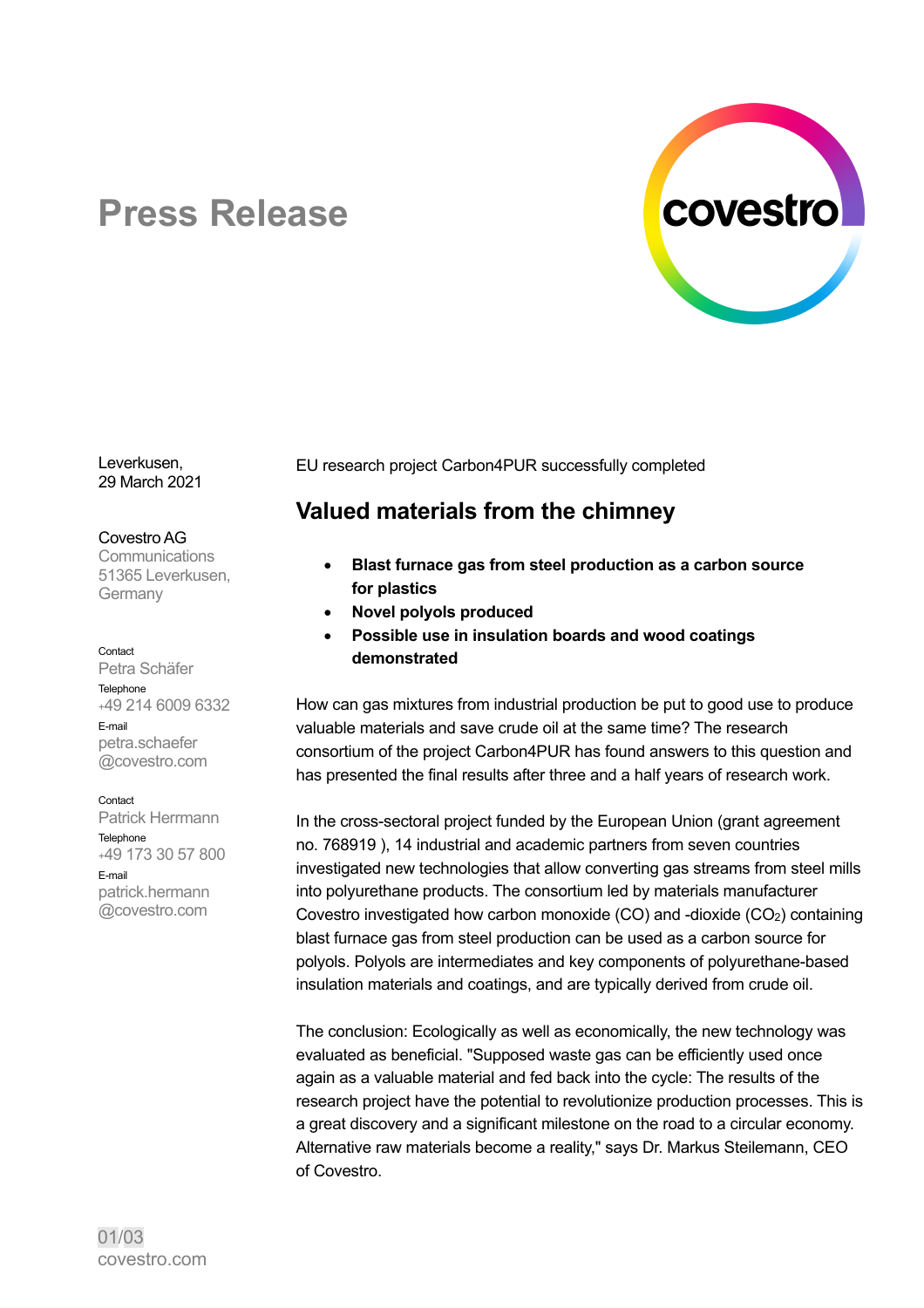

## **New polyol can be produced from gas mixture**

A key achievement of Carbon4PUR is the identification of novel catalysts that enable the production of new polyols. With the help of these catalysts, the research partners succeeded in producing polyols using carbon monoxide (CO) from gas mixtures at a laboratory scale. In the new intermediate, 27 percent CO could be bound.

Insights gained from Carbon4PUR could also have implications for the  $CO<sub>2</sub>$ technology developed by Covestro. The sustainable polyol cardyon® developed on this basis contains up to 20 percent carbon dioxide instead of crude oil and is used, for example, in the production of flexible polyurethane foam in mattresses, binders for sports flooring or elastic fibers. With the new knowledge the technology could possibly be extended to the use of CO2-containing gas mixtures such as blast furnace gas from steel production.

## **Findings as groundwork for future research & development**

As part of the research project, Carbon4PUR technology was successfully upscaled to a semi-industrial scale. First examples of applications have already been demonstrated by the Insulation business line of the Recticel Group (Belgium) and the chemical manufacturer Megara Resins (Greece), who have further advanced their product development on the basis of the research results. "We demonstrated that polyols based on the new Carbon4PUR technology can be successfully incorporated into rigid foams to make insulation boards with technical specifications comparable to the market reference," said Dr. Geert Snellings, Innovation Manager at Recticel. Megara Resins has succeeded in incorporating the new polyols into waterborne polyurethane dispersions for wood coatings.

In addition, as part of Carbon4PUR, RWTH Aachen University has investigated the acceptance of carbon capture and utilization (CCU) using the example of insulation boards in a scientific study. The term stands for the capture of carbon dioxide and its use for further chemical processes. "We found that the public still knows far too little about CCU technology. However, when end users receive adequate information, a generally positive attitude emerges," explains Prof. Dr. Martina Ziefle, Chair of Communications Science at RWTH Aachen University. "Nevertheless, there is still a remaining need to increase awareness of CCU to strengthen the technology's and product's acceptance."